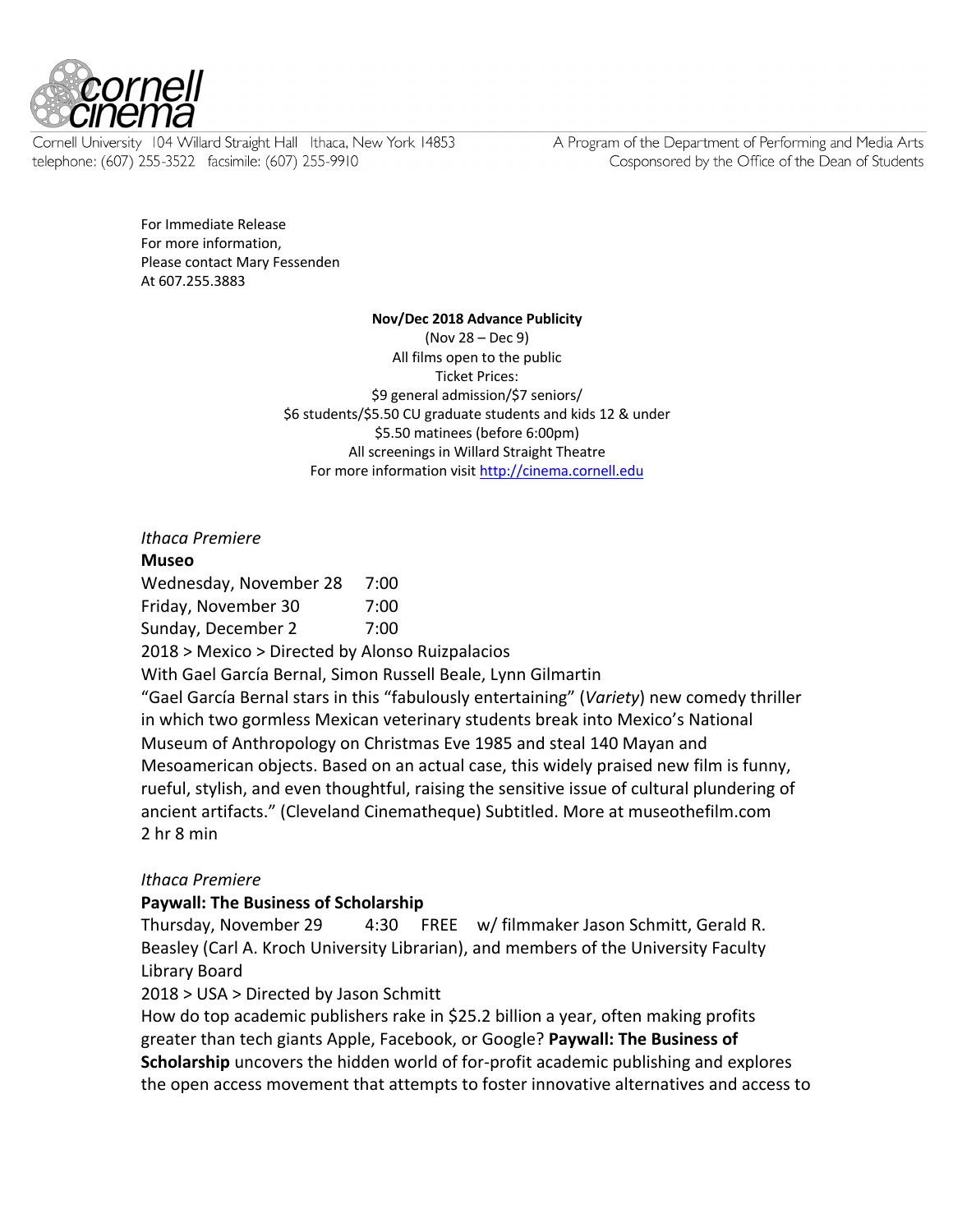knowledge for all. Sponsored by Cornell University Library*.* More at paywallthemovie.com 1 hr 5 min

### **Three Identical Strangers**

Thursday, November 29 7:00 Saturday, December 1 7:00 Sunday, December 2 4:30 2018 > USA > Directed by Tim Wardle Three strangers are reunited by astonishing coincidence after being born identical triplets, separated at birth, and adopted by three different families. Their jaw-dropping, feel-good story instantly becomes a global sensation complete with fame and celebrity; however, the fairy-tale reunion sets in motion a series of events that unearth an unimaginable secret - a secret with radical repercussions for us all. More at threeidenticalstrangers.com 1 hr 36 min

### **The Princess Bride**

Friday, November 30 9:45 Saturday, December 1 9:15 1987 > USA > Directed by Rob Reiner With Robin Wright, Mandy Patinkin

A young pirate must rescue his princess bride from countless perils in this touching, yet rather absurd comedy about the nature of modern-day fairy tales and True Love. Written by the late William Goldman. 1 hr 38 min

#### *Ithaca Premiere*

#### **Bird of Prey**

Monday, December 3 7:00 FREE w/ filmmaker Eric Liner in person 2017 > USA > Directed by Eric Liner

#### With Neil Rettig

The Philippine Eagle is a bird of extremes. It's the world's largest and rarest eagle, found only in the Philippines. Fewer than 800 individuals remain today, and the future of these iconic raptors—and of an untold number of other species—is tied to the fate of the Philippines' last fragments of old-growth forest. Sponsored by Cornell Lab of Ornithology. More at birdofpreymovie.com 1 hr 34 min

*Ithaca Premiere*

#### **The Feeling of Being Watched**

Tuesday, December 4 7:00 FREE w/ filmmaker Assia Boundaoui in person 2018 > USA > Directed by Assia Boundaoui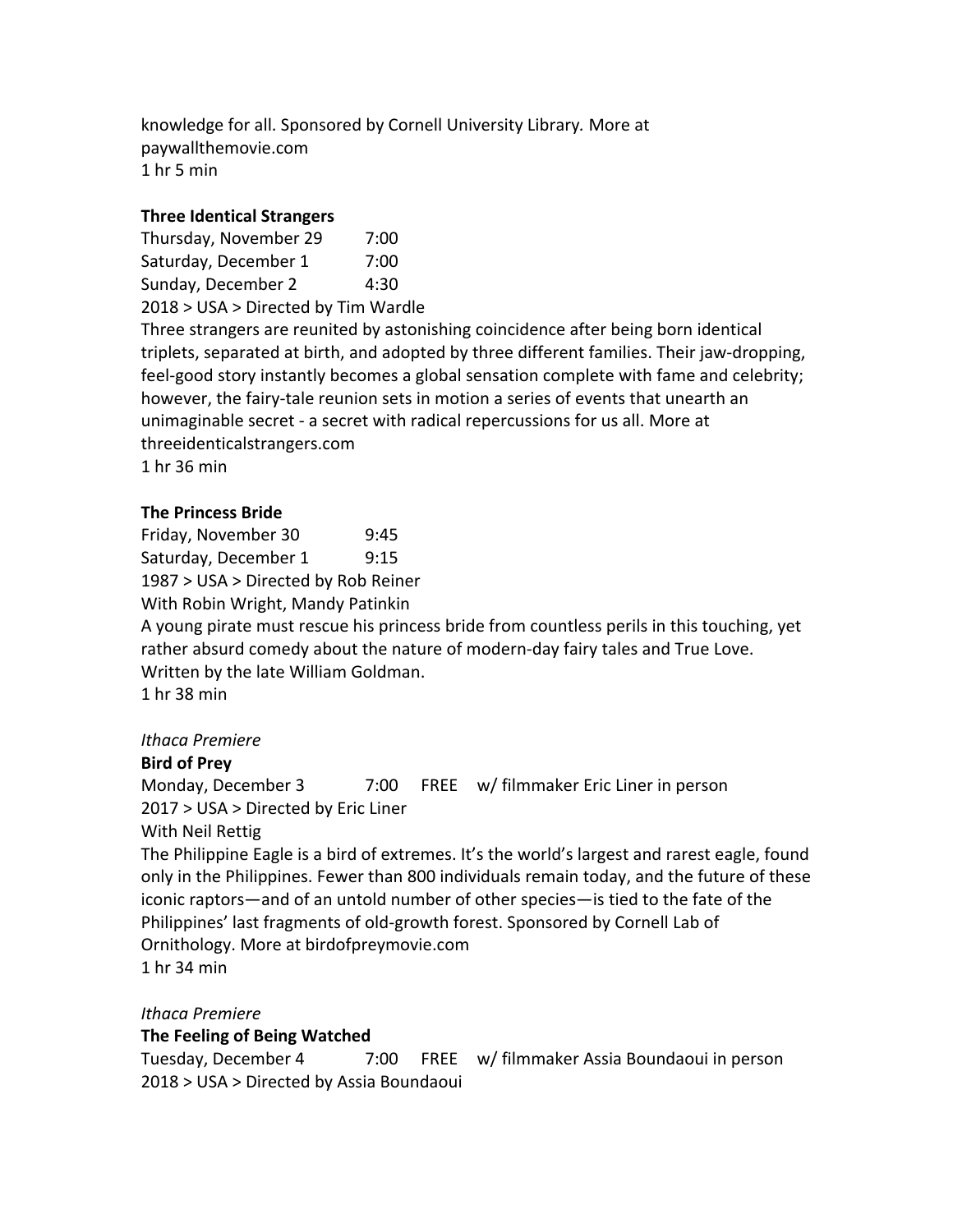In an Arab-American neighborhood outside of Chicago, most residents think they have been under surveillance for over a decade. And they were right. Code-named "Operation Vulgar Betrayal," the residents of Bridgeview, Illinois were subject to the largest counterterrorism investigations ever conducted in the U.S. pre-9/11. With unprecedented access, **The Feeling of Being Watched** weaves the personal and the political as it follows filmmaker Assia Boundaoui's examination of why her community fell under blanket government surveillance. Sponsored by Information Science and Media Studies. More at feelingofbeingwatched.com 1 hr 26 min

## **Crazy Rich Asians**

Wednesday, December 5 7:00 Thursday, December 6 7:00 & 9:30 2018 > USA > Directed by Directed by Jon M. Chu With Constance Wu, Henry Golding, Michelle Yeoh In this romantic comedy, New Yorker Rachel gets a surprise when, upon accompanying her boyfriend to his home in Singapore, she discovers that he is heir to one of Singapore's richest families and one of the country's most in-demand bachelors. More at crazyrichasiansmovie.com/ 2 hr

## **Won't You Be My Neighbor?**

Friday, December 7 7:00 Saturday, December 8 7:00 Sunday, December 9 4:30 2018 > USA > Directed by Morgan Neville

With Fred Rogers, Joanne Rogers, John Rogers

**Won't You Be My Neighbor?** takes an intimate look at America's favorite neighbor: Mister Fred Rogers. A portrait of a man whom we all think we know, this emotional and moving film takes us beyond the zip-up cardigans and the land of make-believe, and into the heart of a creative genius who inspired generations of children with compassion and limitless imagination. More at focusfeatures.com/wont-you-be-my-neighbor 1 hr 34 min

# **First Man**

Friday, December 7 9:00 Saturday, December 8 9:00 Sunday, December 9 7:00 2018 > USA > Directed by Damien Chazelle

With Ryan Gosling, Claire Foy

Ryan Gosling stars as Neil Armstrong in the riveting story behind the first manned mission to the moon, and the decade leading to the historic Apollo 11 flight. A profoundly visceral and intimate account told from Armstrong's perspective, **First Man**